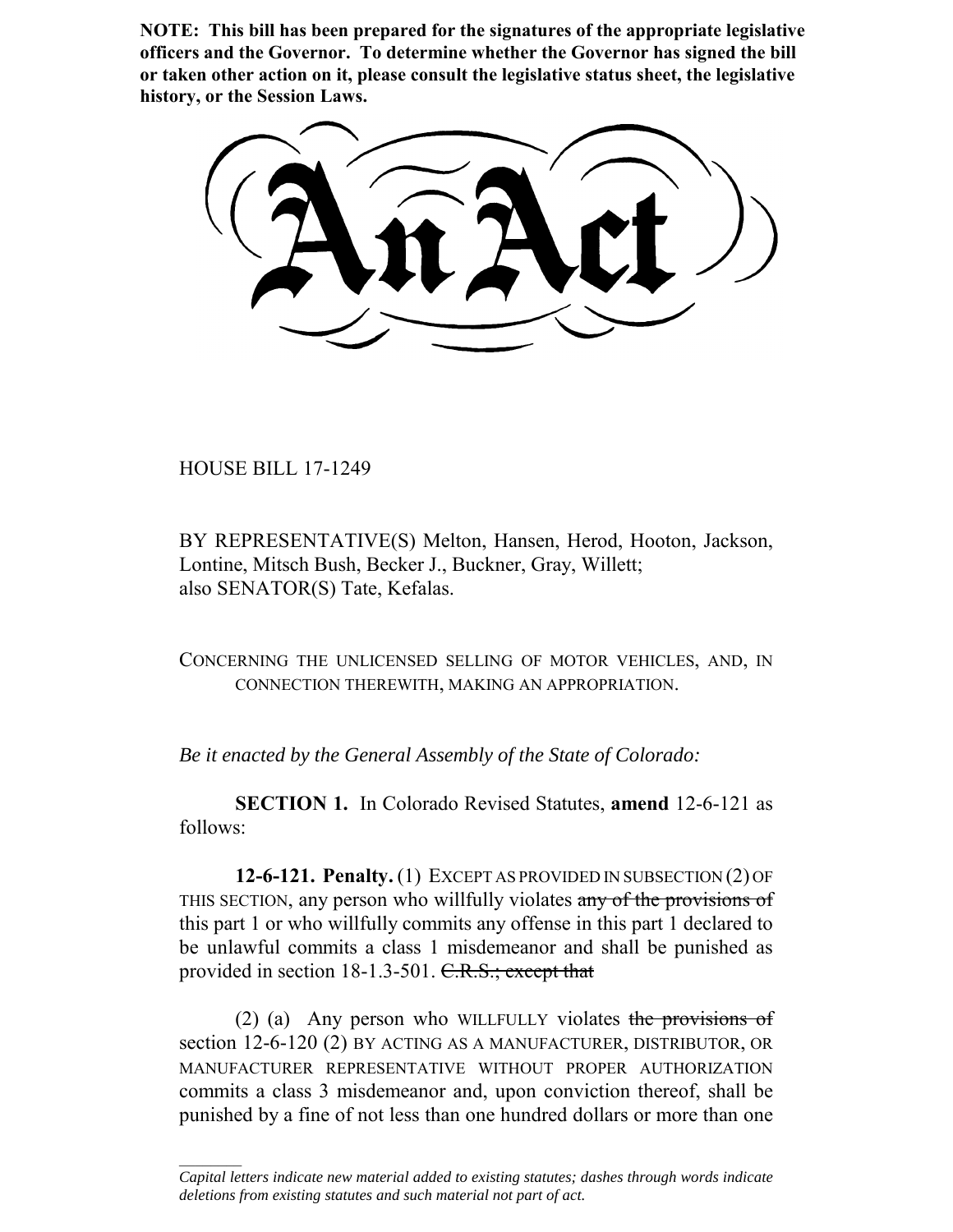thousand dollars for each separate offense; except that, if the violator is a corporation, the fine shall be not less than five hundred dollars or more than two thousand five hundred dollars for each separate offense. A second conviction shall be punished by a fine of two thousand five hundred dollars.

(b) ANY PERSON WHO WILLFULLY VIOLATES SECTION 12-6-120 (2) BY ACTING AS A MOTOR VEHICLE DEALER, WHOLESALER, USED MOTOR VEHICLE DEALER, BUYER AGENT, WHOLESALE MOTOR VEHICLE AUCTION DEALER, OR MOTOR VEHICLE SALESPERSON WITHOUT PROPER AUTHORIZATION COMMITS A CLASS 3 MISDEMEANOR AND, UPON CONVICTION THEREOF, SHALL BE PUNISHED BY A FINE OF NOT LESS THAN ONE THOUSAND DOLLARS AND A PENALTY OF TWENTY-FIVE HOURS OF USEFUL PUBLIC SERVICE, NEITHER OF WHICH THE COURT MAY SUSPEND, FOR EACH SEPARATE OFFENSE; EXCEPT THAT, IF THE VIOLATOR IS A CORPORATION, THE CORPORATION SHALL BE PUNISHED BY A FINE OF NOT LESS THAN FIVE THOUSAND DOLLARS NOR MORE THAN TWENTY-FIVE THOUSAND DOLLARS FOR EACH SEPARATE OFFENSE.A SECOND CONVICTION FOR AN INDIVIDUAL SHALL BE PUNISHED BY A FINE OF NOT LESS THAN FIVE THOUSAND DOLLARS NOR MORE THAN TWENTY-FIVE THOUSAND DOLLARS FOR EACH SEPARATE OFFENSE, WHICH THE COURT MAY NOT SUSPEND.

**SECTION 2.** In Colorado Revised Statutes, 12-6-120, **amend** (2) as follows:

**12-6-120. Unlawful acts.** (2) It is unlawful for any person to act as a motor vehicle dealer, manufacturer, distributor, wholesaler, manufacturer representative, used motor vehicle dealer, buyer agent, wholesale motor vehicle auction dealer, or motor vehicle salesperson unless such person has been duly licensed under the provisions of this part 1, except for:

(a) Persons exempt from licensure as a manufacturer pursuant to section 12-6-102 (11); however, such persons shall comply with all other applicable requirements for manufacturers, including, but not limited to, those pertaining to vehicle identification numbers and manufacturers' statements of origin; AND

(b) BUSINESS OWNERS SELLING A VEHICLE IF THE VEHICLE HAS BEEN OWNED FOR MORE THAN ONE YEAR, THE VEHICLE HAS BEEN USED

## PAGE 2-HOUSE BILL 17-1249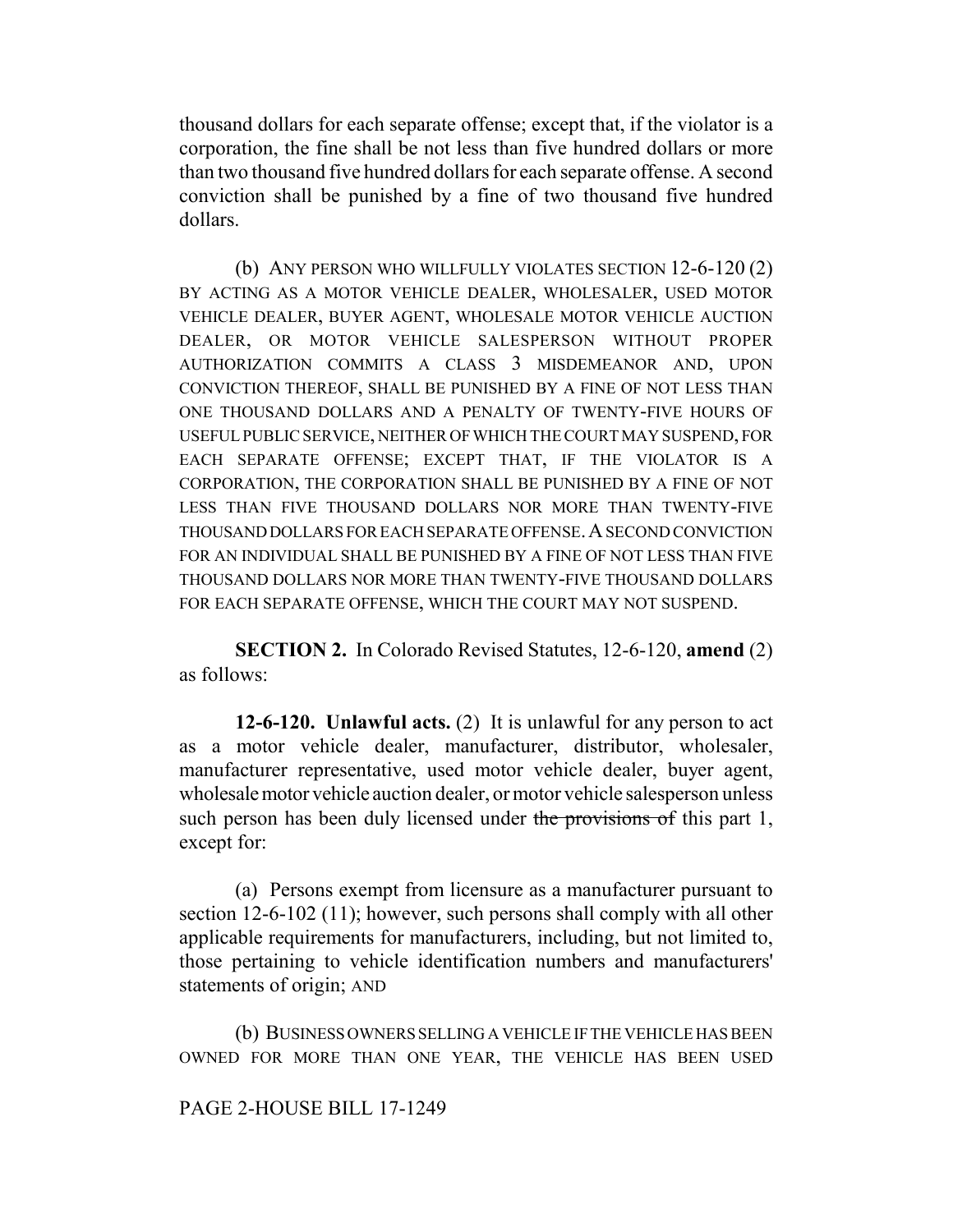EXCLUSIVELY FOR BUSINESS PURPOSES, THE VEHICLE IS TITLED IN THE NAME OF THE BUSINESS, ALL APPLICABLE TAXES RELATED TO THE VEHICLE HAVE BEEN PAID, AND THE TOTAL NUMBER OF VEHICLES SOLD BY A BUSINESS OWNER OVER A TWO-YEAR PERIOD DOES NOT EXCEED TWENTY VEHICLES.

**SECTION 3.** In Colorado Revised Statutes, **amend** 12-6-121.5 as follows:

**12-6-121.5. Fines - disposition - unlicensed sales.** Any OF ANY fine collected for a violation of section 12-6-120 (2), HALF shall be awarded to the law enforcement agency which THAT investigated and issued the citation for said THE violation AND HALF SHALL BE CREDITED TO THE AUTO DEALERS LICENSE FUND CREATED IN SECTION 12-6-123.

**SECTION 4.** In Colorado Revised Statutes, 12-6-123, **amend** (1) introductory portion; and **add**  $(1)(d)$  as follows:

**12-6-123. Disposition of fees - auto dealers license fund creation.** (1) All moneys MONEY received under this part 1, except fines awarded pursuant to section 12-6-121.5, shall be deposited with the state treasurer by the department of revenue, subject to the provisions of section 24-35-101, C.R.S., together with a detailed statement of such receipts, and such funds deposited with the state treasurer shall constitute a fund to be known as the auto dealers license fund, which fund is hereby created and which shall be used under the direction of the board in the following manner:

(d) TO ENFORCE SECTION 12-6-120 (2).

**SECTION 5.** In Colorado Revised Statutes, **amend** 12-6-527 as follows:

**12-6-527. Penalty.** (1) EXCEPT AS PROVIDED IN SUBSECTION (2) OF THIS SECTION, a person who willfully violates this part 5 commits a class 1 misdemeanor and shall be punished as provided in section 18-1.3-501. C.R.S.; except that

(2) (a) A person who WILLFULLY violates section 12-6-523 (2) BY ACTING AS A POWERSPORTS VEHICLE MANUFACTURER, POWERSPORTS VEHICLE DISTRIBUTOR, OR POWERSPORTS VEHICLE MANUFACTURER

## PAGE 3-HOUSE BILL 17-1249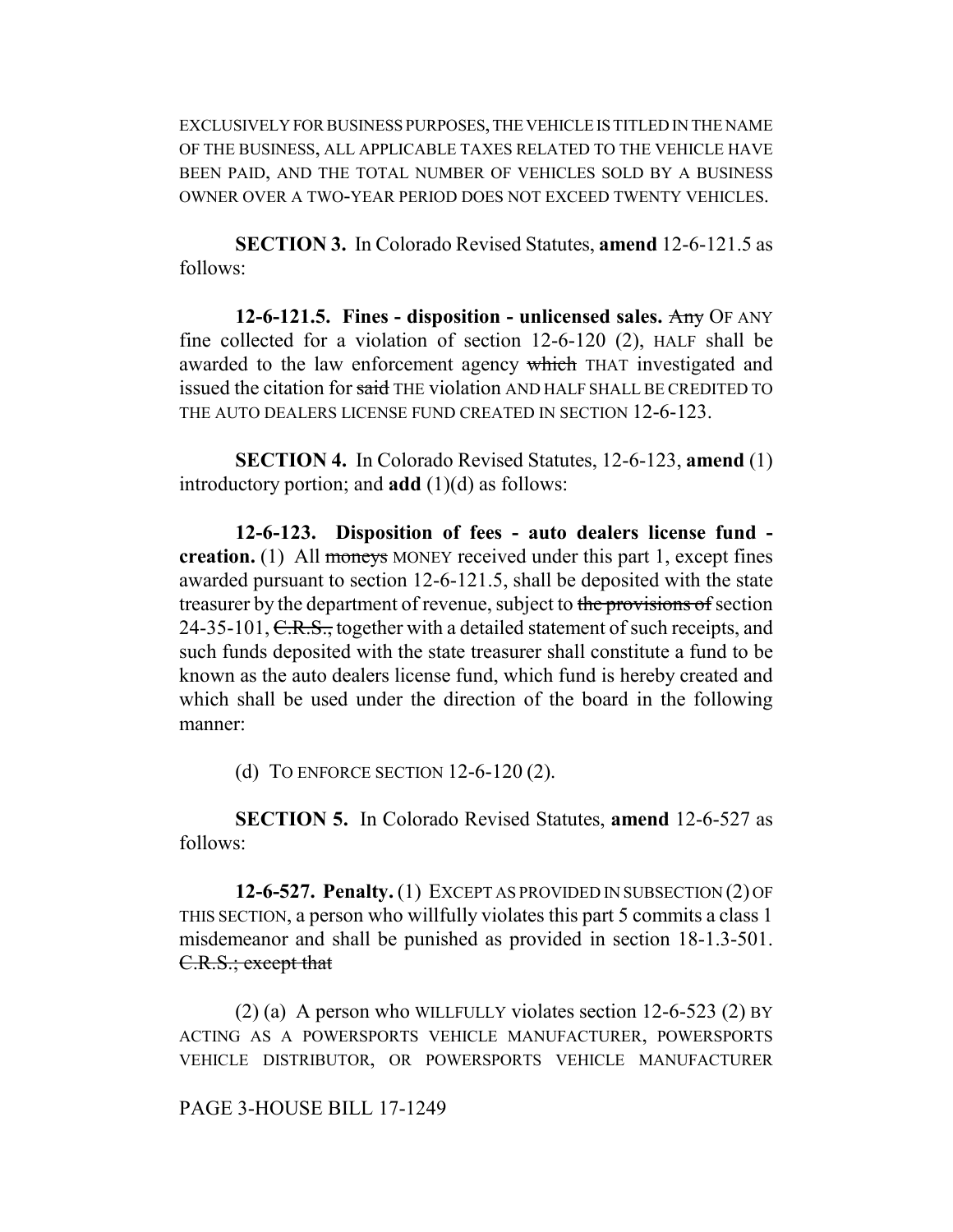REPRESENTATIVE WITHOUT PROPER AUTHORIZATION commits a class 3 misdemeanor and, upon conviction thereof, shall be punished by a fine of not less than one hundred dollars nor more than one thousand dollars for each separate offense, or if the violator is a corporation, the fine shall be not less than five hundred dollars nor more than two thousand five hundred dollars for each separate offense. A second conviction shall be punished by a fine of two thousand five hundred dollars.

(b) A PERSON WHO WILLFULLY VIOLATES SECTION 12-6-523 (2) BY ACTING AS A WHOLESALER, POWERSPORTS VEHICLE DEALER, USED POWERSPORTS VEHICLE DEALER, OR POWERSPORTS VEHICLE SALESPERSON WITHOUT PROPER AUTHORIZATION COMMITS A CLASS 3 MISDEMEANOR AND, UPON CONVICTION THEREOF, SHALL BE PUNISHED BY A FINE OF NOT LESS THAN ONE THOUSAND DOLLARS AND A PENALTY OF TWENTY-FIVE HOURS OF USEFUL PUBLIC SERVICE, NEITHER OF WHICH THE COURT MAY SUSPEND, FOR EACH SEPARATE OFFENSE; EXCEPT THAT, IF THE VIOLATOR IS A CORPORATION, THE CORPORATION SHALL BE PUNISHED BY A FINE OF NOT LESS THAN FIVE THOUSAND DOLLARS NOR MORE THAN TWENTY-FIVE THOUSAND DOLLARS FOR EACH SEPARATE OFFENSE.A SECOND CONVICTION FOR AN INDIVIDUAL SHALL BE PUNISHED BY A FINE OF NOT LESS THAN FIVE THOUSAND DOLLARS NOR MORE THAN TWENTY-FIVE THOUSAND DOLLARS FOR EACH SEPARATE OFFENSE, WHICH THE COURT MAY NOT SUSPEND.

**SECTION 6. Appropriation.** For the 2017-18 state fiscal year, \$8,000 is appropriated to the department of revenue. This appropriation is from the auto dealers license fund created in section 12-6-123 (1), C.R.S. To implement this act, the department may use this appropriation for tax administration IT system (GenTax) support.

**SECTION 7. Act subject to petition - effective date applicability.** (1) This act takes effect at 12:01 a.m. on the day following the expiration of the ninety-day period after final adjournment of the general assembly (August 9, 2017, if adjournment sine die is on May 10, 2017); except that, if a referendum petition is filed pursuant to section 1 (3) of article V of the state constitution against this act or an item, section, or part of this act within such period, then the act, item, section, or part will not take effect unless approved by the people at the general election to be held in November 2018 and, in such case, will take effect on the date of the official declaration of the vote thereon by the governor.

## PAGE 4-HOUSE BILL 17-1249